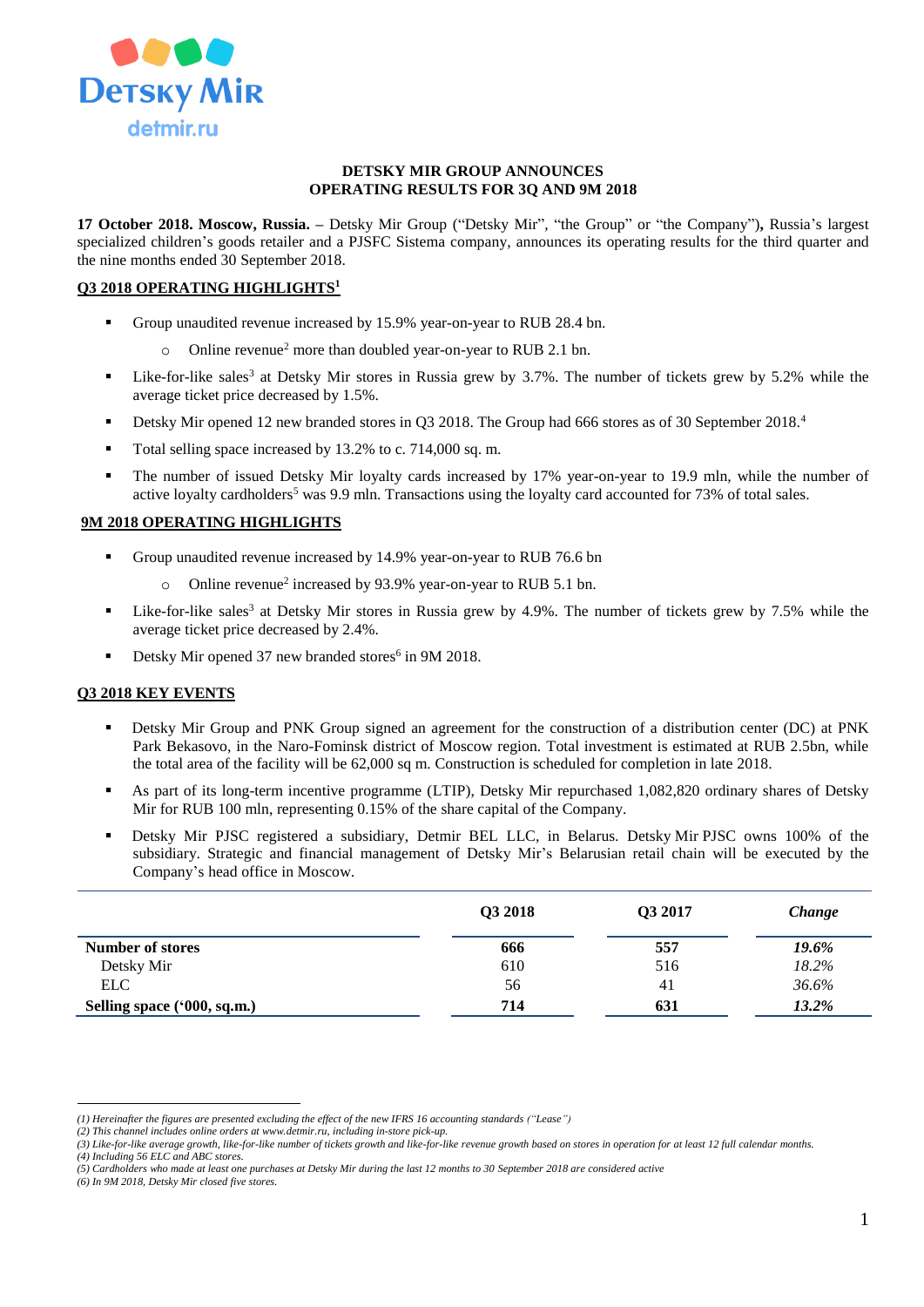|                                                        | O3 2018  | O <sub>3</sub> 2017 | <i>Change</i> | 9M 2018  | 9M 2017  | <i>Change</i> |
|--------------------------------------------------------|----------|---------------------|---------------|----------|----------|---------------|
| Like-for-Like revenue growth'                          | $3.7\%$  | $6.1\%$             | (2.4 p.p.)    | $4.9\%$  | $7.2\%$  | (2.3 p.p.)    |
| Like-for-Like number of tickets<br>growth <sup>7</sup> | 5.2%     | 10.5%               | (5.3 p.p.)    | 7.5%     | 11.4%    | (3.9 p.p.)    |
| Like-for-Like average ticket growth <sup>7</sup>       | $-1.5\%$ | $-4.0\%$            | 2.5 p.p.      | $-2.4\%$ | $-3.8\%$ | 1.4 p.p.      |

# **Vladimir Chirakhov, CEO of PJSC Detsky Mir, said:**

*"In Q3 2018, Detsky Mir Group continued its consolidation of the children's goods market, with revenue growing significantly faster than the market. Despite the continued slump in purchasing power and a challenging demographic situation, Detsky Mir has been growing at an impressive rate. At the same time, we are focusing on improving operational efficiency, and expect EBITDA to increase by at least 32% year-on-year for the first nine months of 2018.* 

*"The Company's consolidated unaudited revenue grew by 15.9% to RUB 28.4bn in the third quarter of 2018. Like-for-like sales growth in Russia was 3.7%. The Company continues to attract new customers mostly as a result of the weaker positions of other market players, as underscored by a 5.2% increase in the number of tickets. We made successful preparations for the 2018 back-to-school season, which significantly boosted the Company's turnover. Moreover, toys traditionally remain one of the key categories demonstrating high growth in like-for-like sales.* 

*"Detsky Mir Group is pursuing its organic growth strategy. We have opened 37 new stores since the start of the year, including 13 stores in the Moscow region and two stores in Kazakhstan. By the end of the year we expect to open at least 100 stores, most of which will traditionally be launched in the New Year season of high sales.* 

*"In Q3, Detsky Mir's online sales more than doubled year-on-year, while revenue amounted to RUB 5.1bn in the first nine months of 2018. We remain focused on developing an omni-channel business model by making the most of our logistical and IT infrastructure to achieve strong results in the online segment and offer our customers a convenient and affordable service. In August, we launched a pilot project for delivering online orders from retail stores, which is expected to significantly reduce the time from order placement to delivery.* 

*"Searching for new value growth opportunities and entry into new markets is one of the key elements of the Company's strategy. In September, management took a strategic decision to enter the pet products market. This is a promising market in terms of volumes, expected growth rates and high level of fragmentation, as well as the opportunities it offers for management to leverage their experience in the children's goods market."*

Additional information is available on the Company's corporate website www.corp.detmir.ru

\*\*\*

## **For additional information:**

**Nadezhda Kiseleva** Head of Public Relations Office: +7-495-781-08-08, ext. 2041 Cell: +7-985-992-78-57 nkiseleva@detmir.ru

**Sergey Levitskiy** Head of Investor Relations Office: +7-495-781-08-08 ext. 2315 Cell: +7-903-971-43-65 slevitskiy@detmir.ru

**Detsky Mir Group** (MOEX: DSKY) is Russia's largest specialized children's goods retailer. The company operates a network of 666 stores, including 610 Detsky Mir stores in Russia and Kazakhstan located in 228 cities, as well as 56 ELC (Early Learning Centre) and ABC stores in Russia. The total selling space as of 30 September 2018 was approximately 714,000 square meters.

In accordance with the audited Financial Statements under IFRS Group revenue amounted to RUB 97.0 bn for FY 2017. Adjusted EBITDA totaled RUB 10.7 bn and adjusted profit for the period amounted to RUB 5.5 bn for FY 2017.

Detsky Mir Group's shareholder structure as of the date of this announcement is as follows: PJSC Sistema<sup>8</sup> - 52.10%, Russia-China Investment Fund (RCIF)  $9 - 14.03\%$ , other shareholders owning less than 5% of the shares - 33.87%.

 $\overline{a}$ *(7) Like-for-like average growth, like-for-like number of tickets growth and like-for-like revenue growth based on the stores that have been in operations for at least 12 full calendar months.*

*<sup>(8)</sup> Sistema PJSFC is a publicly-traded diversified Russian holding company serving over 150 million customers in the sectors of telecommunications, children's goods retail, paper and packaging, healthcare services, agriculture, high technology, banking, real estate, pharmaceuticals and hospitality.*